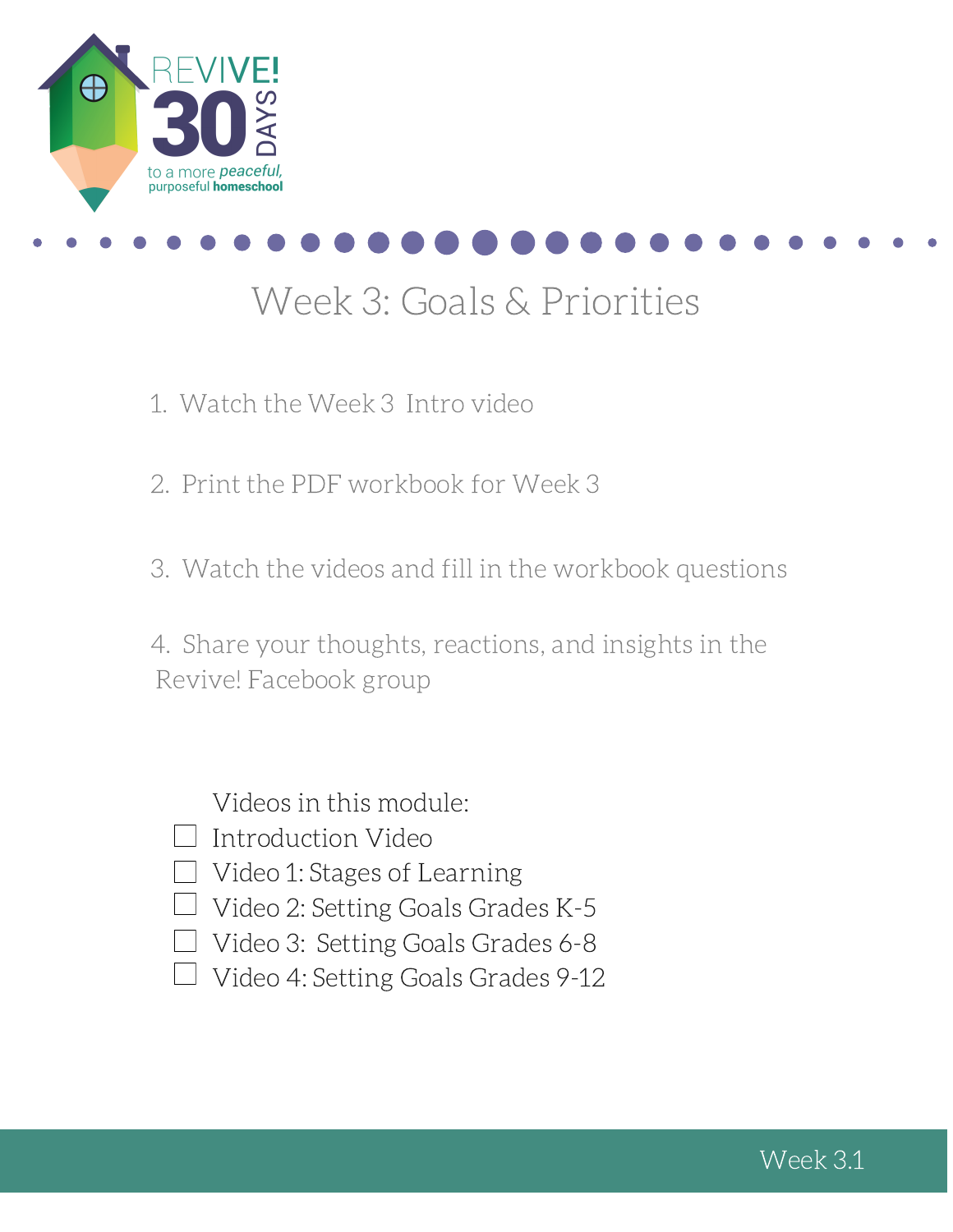

# Week 3: Goals & Priorities Introduction

Think About It

Write out your concerns about getting enough done in your homeschool. Don't worry about solutions just yet. Just do a brain dump for now.

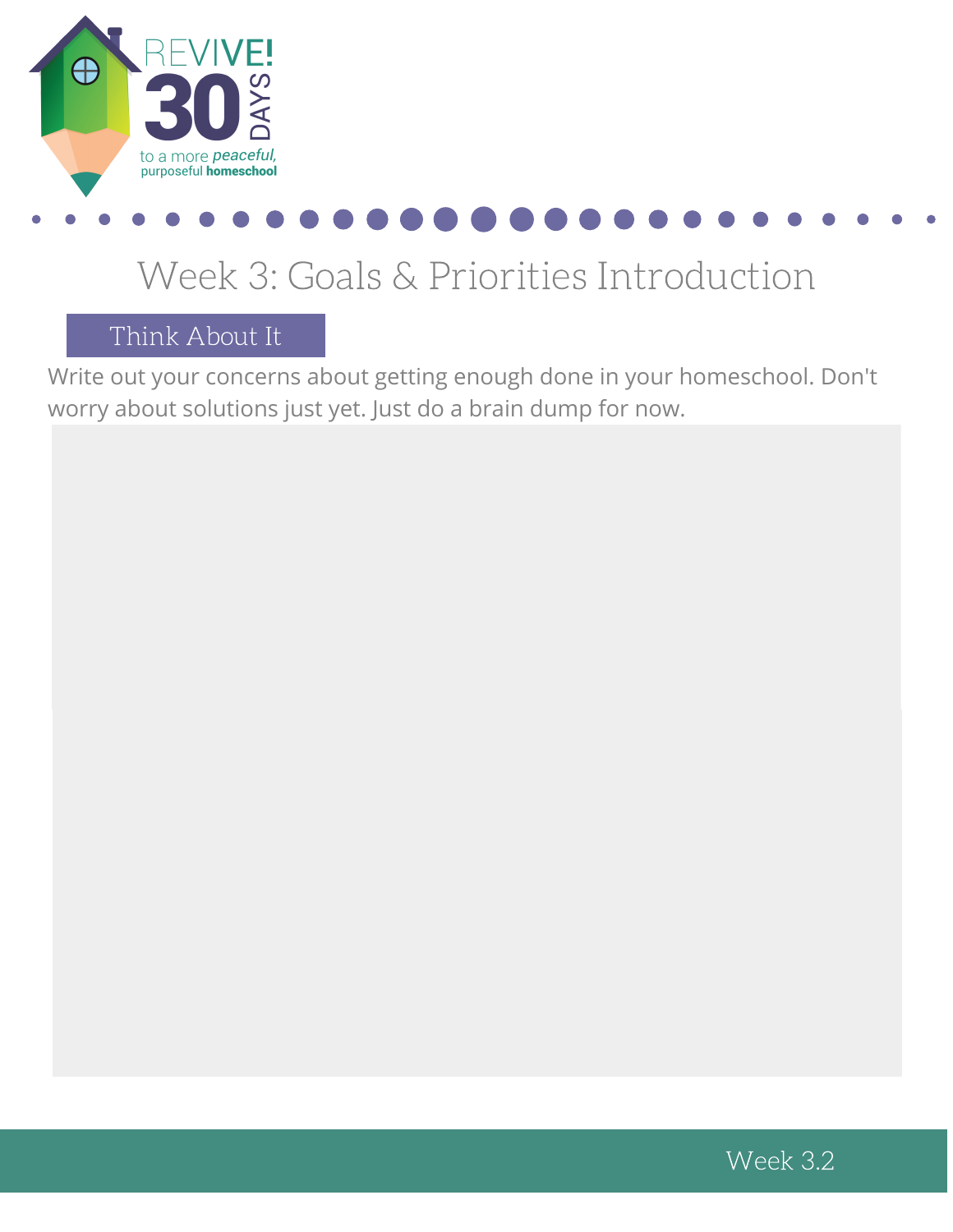



### Week 3: Stages of Learning

Think About It

Define remediation in your own words.

Define accommodations in your own words.

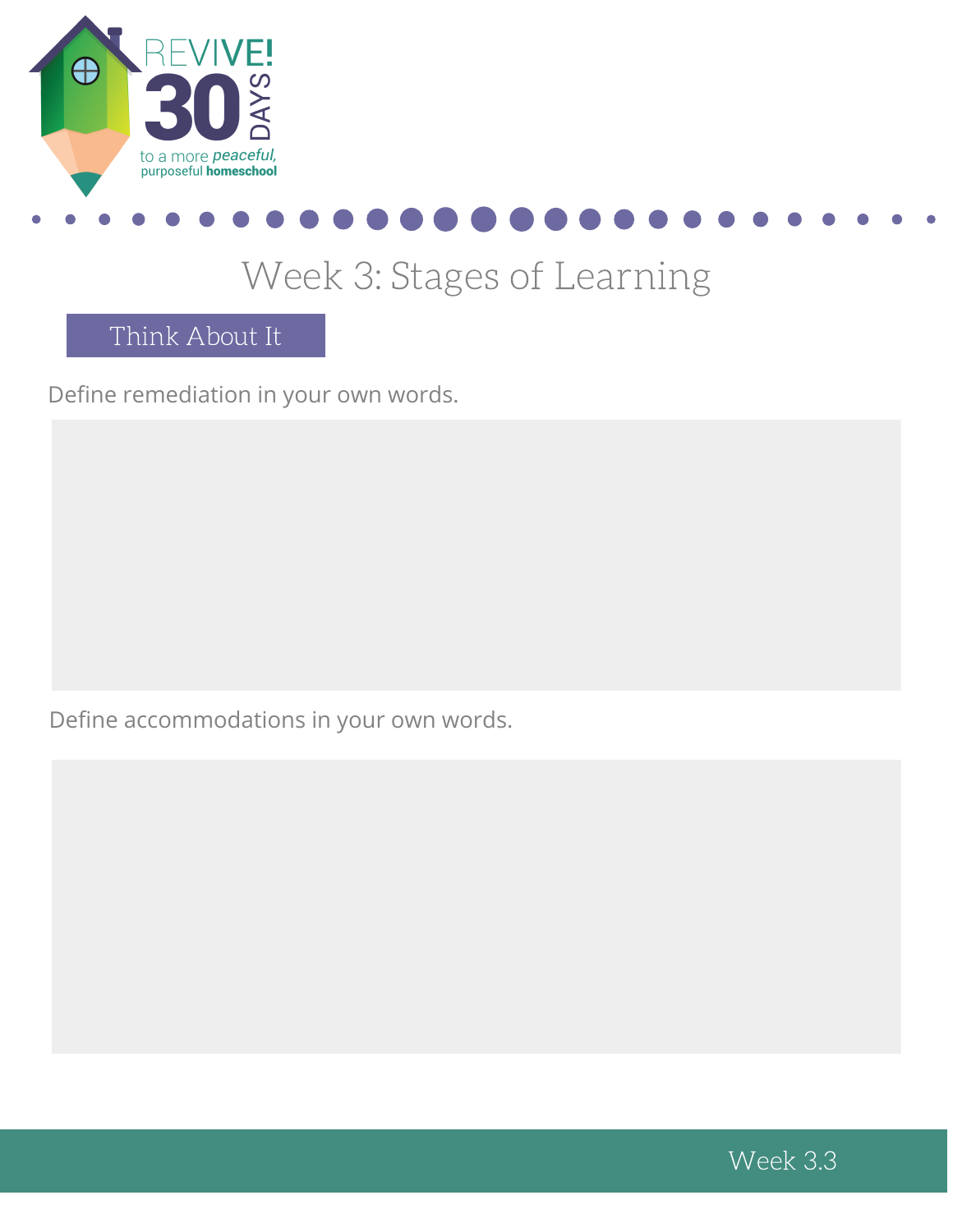



### Week 3: Stages of Learning

Think About It

What ages does the Grammar Stage of learning cover and what is the primary focus of learning at that stage?

What ages does the Dialectic Stage of learning cover and what is the primary focus of learning at that stage?

What ages does the Rhetoric Stage of learning cover and what is the primary focus of learning during that stage?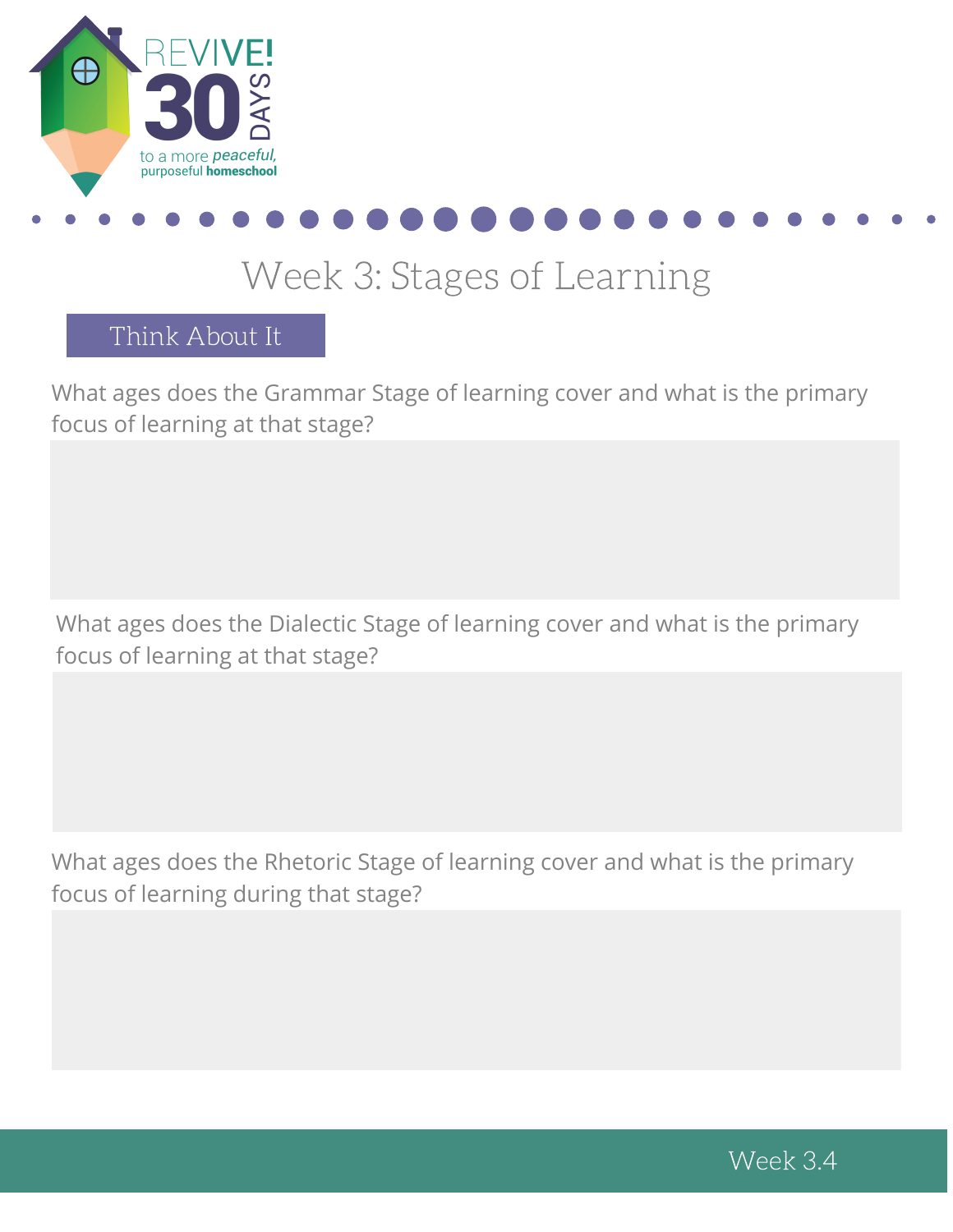



## Week 3: Goals & Priorities K-5

Think About It

What is the primary goal during ages K-5?

What are some ways you can modify how you are currently teaching your K-5 kids that would alleviate the struggles you documented on page 3.2?

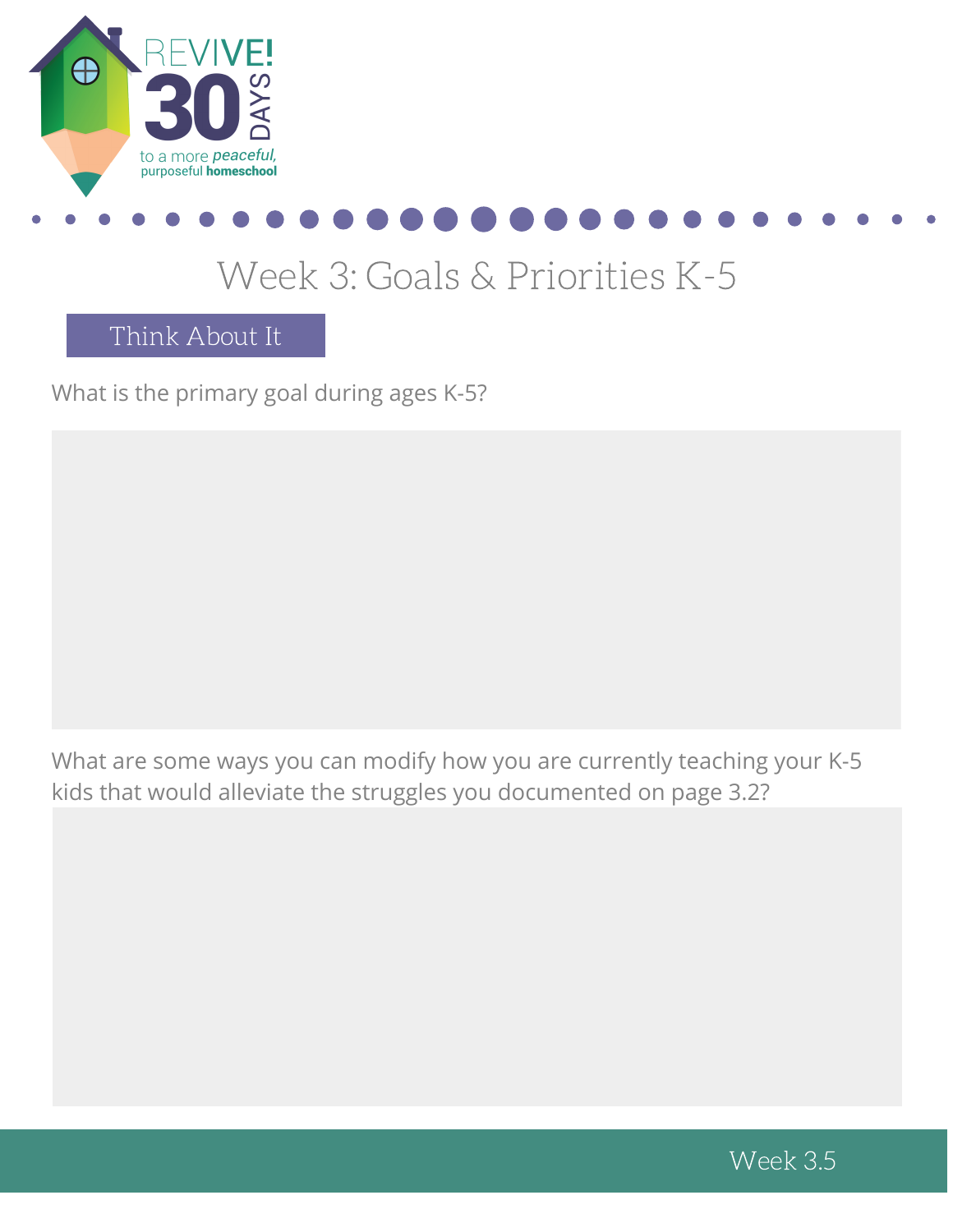



## Week 3: Goals & Priorities 6-8

Think About It

What is the primary goal during grades 6-8?

What are some ways you can modify how you are currently teaching your 6-8 kids that would alleviate the struggles you documented on page 3.2?

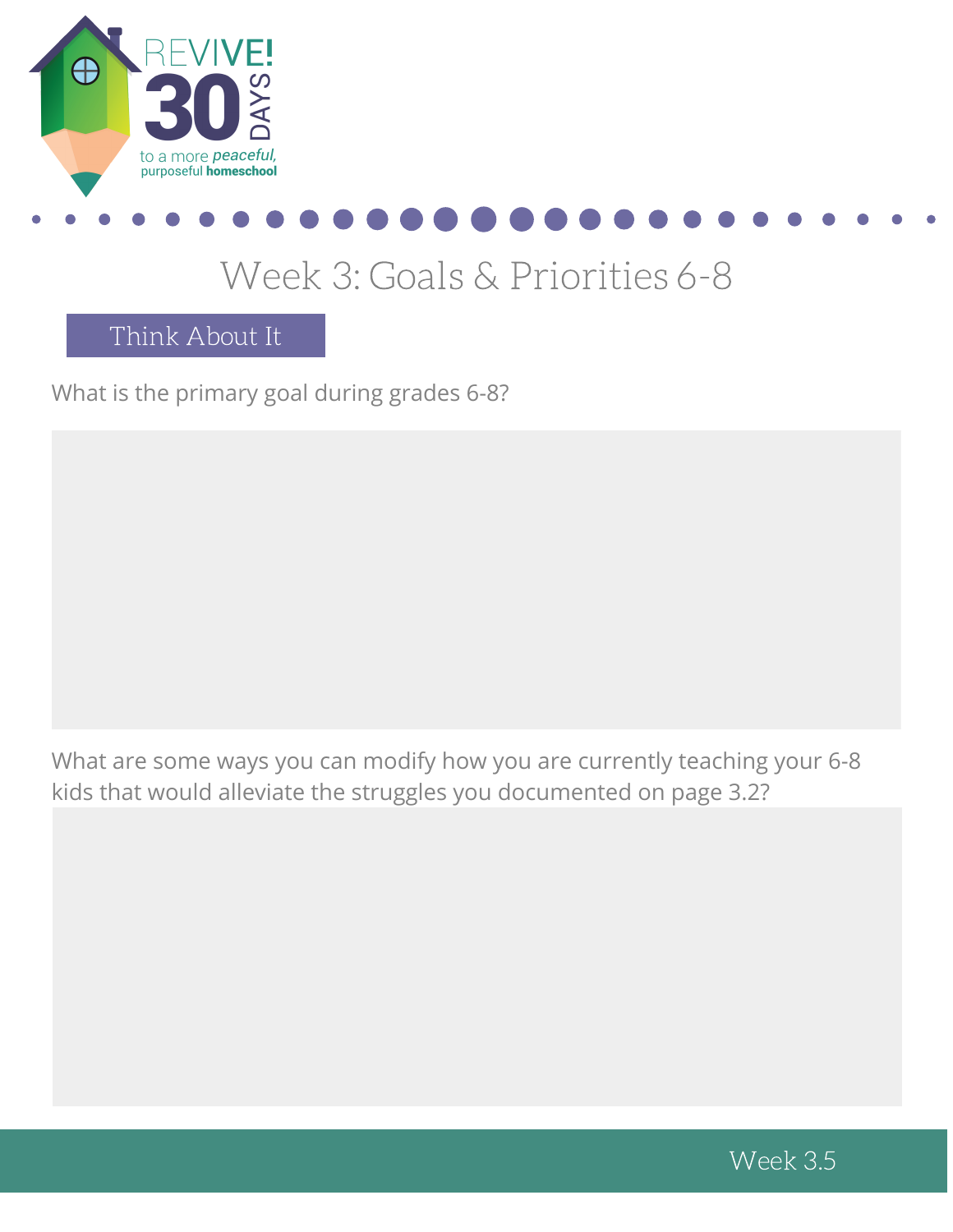



## Week 3: Goals & Priorities 9-12

Think About It

What is the primary goal during ages 9-12?

What are some ways you can modify how you are currently teaching your 9-12 kids that would alleviate the struggles you documented on page 3.2?